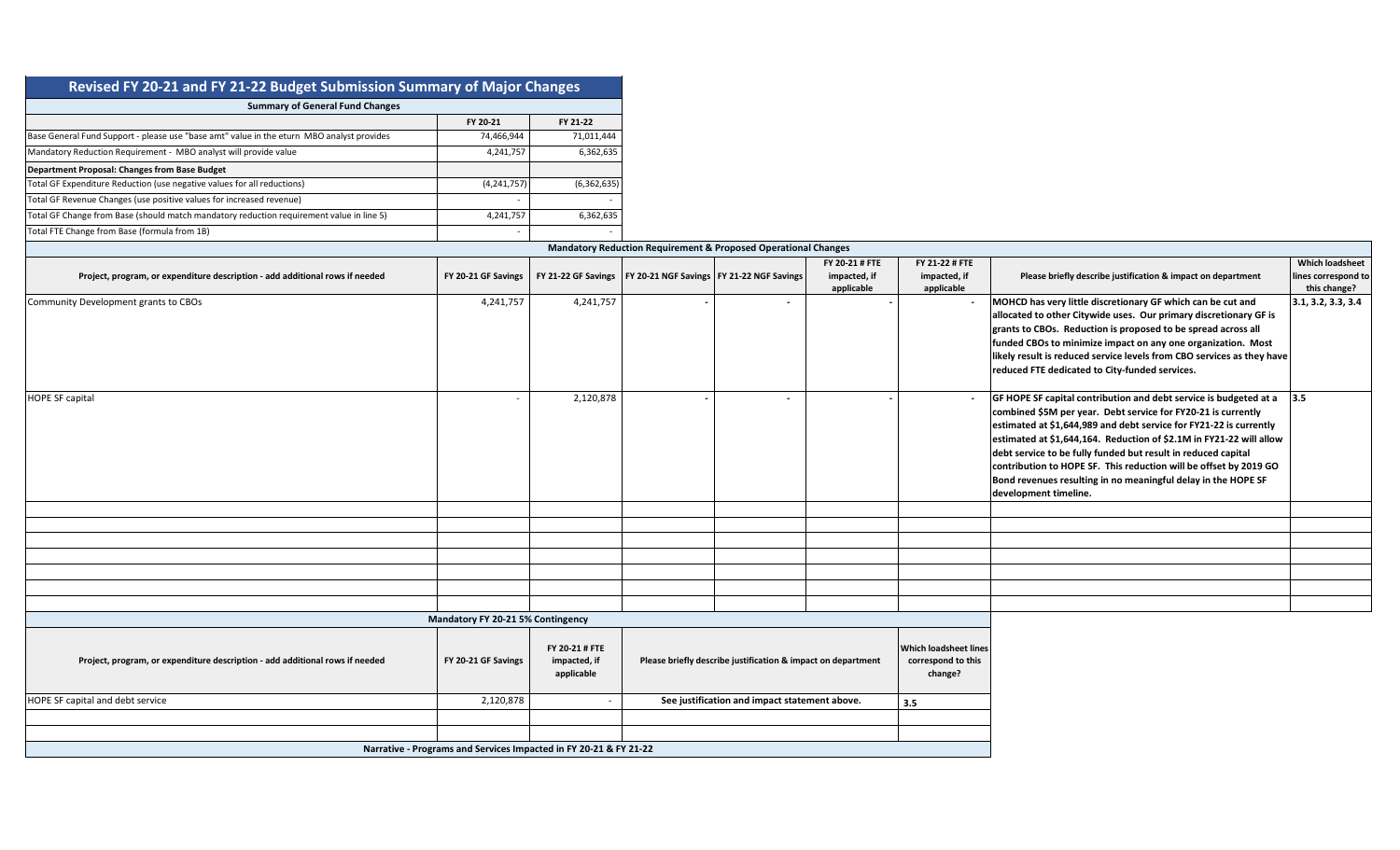| What are the core operations the department is planning to continue in FY 20-21? How will<br>those operations be adjusted given both public health guidelines and budgetary reduction<br>requirements?                                                                            | MOHCD plans to continue all core operations in FY20-21. Our mission is to support residents with affordable housing<br>opportunities and essential services to build strong communities, and we will continue to do so. Core functions include:<br>community development grantmaking such as eviction prevention, rental subsidies, immigration legal defense, and community<br>building; development of new affordable housing and acquisition/preservation of existing rental housing; asset management of<br>existing affordable housing; homeownership programs; and oversight of housing listings, lotteries, and lease-ups. All operations<br>have been moved to a remote work model, with assistance to the public provided over phone or email.                                                                                                                  |
|-----------------------------------------------------------------------------------------------------------------------------------------------------------------------------------------------------------------------------------------------------------------------------------|--------------------------------------------------------------------------------------------------------------------------------------------------------------------------------------------------------------------------------------------------------------------------------------------------------------------------------------------------------------------------------------------------------------------------------------------------------------------------------------------------------------------------------------------------------------------------------------------------------------------------------------------------------------------------------------------------------------------------------------------------------------------------------------------------------------------------------------------------------------------------|
| What programs, projects, and services are you proposing to change, reduce, suspend, or cancel<br>for FY 20-21 and FY 21-22? How are these changes reflected in this proposal?                                                                                                     | MOHCD has gone through a procurement process for our public services provided through our community organizations and will<br>be entering into a new grant cycle for FY20-21. These will be one year grants and due to the COVID pandemic and proposed<br>grant reductions, we have not yet decided whether we will go through a new procurement in the fall of 2021 for grants that<br>begin in July 2022.<br>A portion of our FY20-21 grants portfolio are new grantees providing new services. Another portion of our portfolio are grantees<br>that provided services in FY19-20 that propose to offer similar services in FY20-21. Those grantees will now receive a decrease<br>from their original recommended amount based on the department's mandatory budget cuts. No projects will be suspended or<br>canceled. All grantees will be subject to a reduction. |
|                                                                                                                                                                                                                                                                                   | What are the impacts for the department, staffing levels, public services, and residents of these  All of our grantees directly support vulnerable populations, and the proposed cuts will reduce services in all of our grant<br>reductions? Do any of the proposed budget reductions directly support vulnerable populations?   program areas. Since the bulk of our funding supports staffing at our community based organizations, it is likely that the sta<br>at each of these organizations will be similarly impacted.                                                                                                                                                                                                                                                                                                                                           |
| What ideas do you have about achieving citywide savings that might be applicable to other<br>departments or require coordination? Are you proposing any reductions to discretionary work<br>orders (IDS) - have you communicated and reached agreement with the other department? | We are proposing reductions to our discretionary workorders which are funded by our CBO grantmaking budget. These are<br>workorders to other departments which use the funding to provide grants to CBOs. Reductions are detailed on worksheet 1C<br>and agreement has been reached with the impacted departments.                                                                                                                                                                                                                                                                                                                                                                                                                                                                                                                                                       |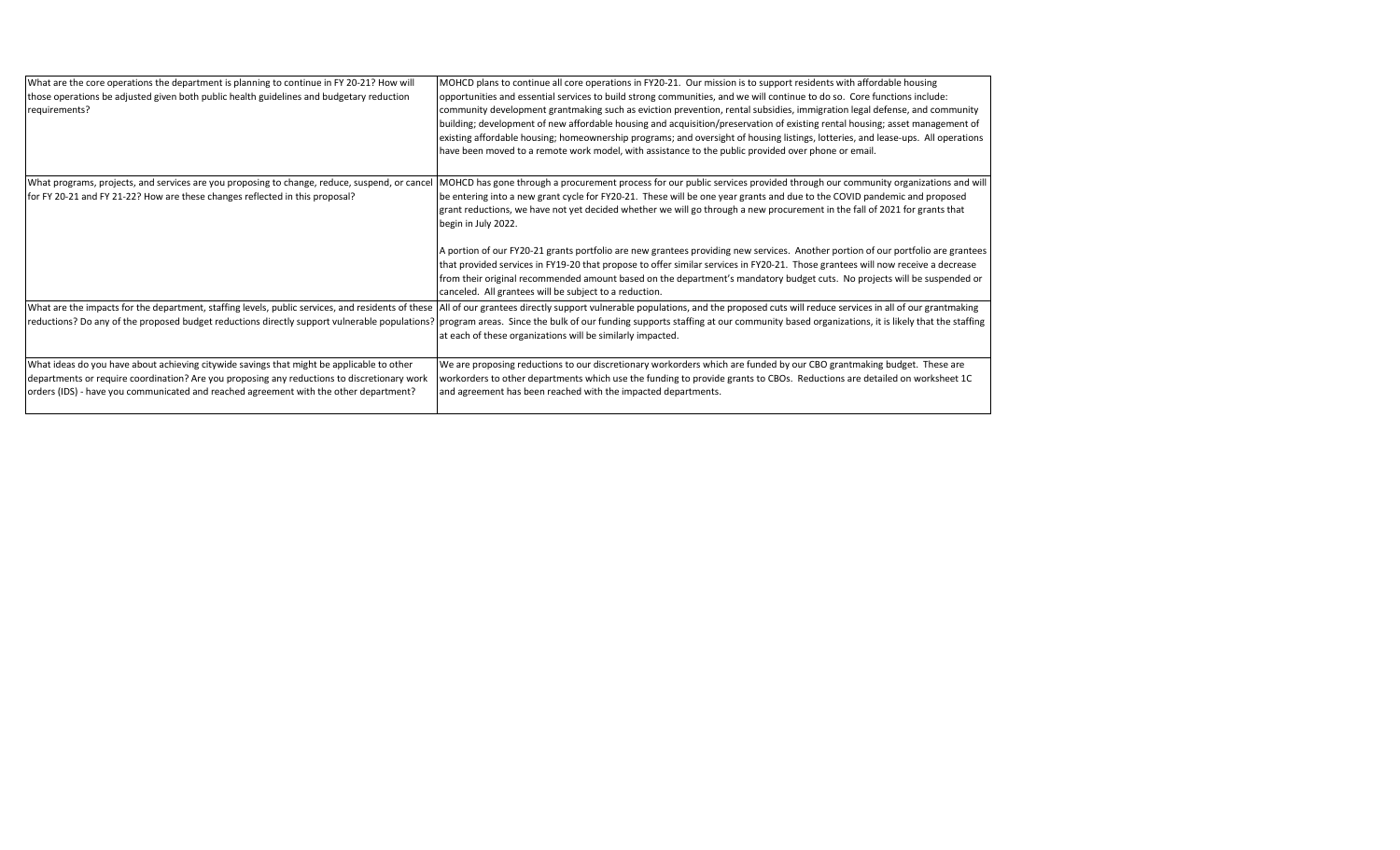|                         |       |                                                                    |       |                                              | Revised FY 20-21 and FY 21-22 Budget Submission Summary of FTE Changes |
|-------------------------|-------|--------------------------------------------------------------------|-------|----------------------------------------------|------------------------------------------------------------------------|
| <b>FTE Summary</b>      |       | FY 20-21 # of GF FTE $\parallel$ FY 20-21 # of NGF FTE $\parallel$ |       | FY 21-22 # of GF FTE   FY 21-22 # of NGF FTE |                                                                        |
| <b>Base FTE</b>         | 29.71 | 104.39                                                             | 28.85 | 96.87                                        |                                                                        |
| Department Proposed FTE | 29.71 | 104.39                                                             | 28.85 | 96.87                                        |                                                                        |
| Change                  |       |                                                                    |       |                                              |                                                                        |

| <b>General Fund Personnel Changes</b> | FY 20-21 GF Savings | FY 21-22 GF Savings | FY 20-21 # of FTE<br>  impacted, if applicable   impacted, if applicable | FY 21-22 # of FTE | <b>Program or Service Area Impacted</b> |
|---------------------------------------|---------------------|---------------------|--------------------------------------------------------------------------|-------------------|-----------------------------------------|
| <b>Eliminating Vacant Positions</b>   |                     |                     |                                                                          |                   |                                         |
| <b>Increasing Attrition</b>           |                     |                     |                                                                          |                   |                                         |
| <b>Reducing Temporary Staffing</b>    |                     |                     |                                                                          |                   |                                         |
| Other Non-Layoff Personnel Changes    |                     |                     |                                                                          |                   |                                         |
| Total                                 |                     |                     |                                                                          |                   |                                         |

| Non-General Fund / Self Supporting<br><b>Personnel Changes</b> | FY 20-21<br>Savings/(Cost) | FY 21-22<br>Savings/(Cost) | FY 20-21 # of FTE | FY 21-22 # of FTE<br>$\vert$ impacted, if applicable $\vert$ impacted, if applicable $\vert$ | <b>Program or Service Area Impacted</b> |
|----------------------------------------------------------------|----------------------------|----------------------------|-------------------|----------------------------------------------------------------------------------------------|-----------------------------------------|
| <b>Eliminating Vacant Positions</b>                            |                            |                            |                   |                                                                                              |                                         |
| <b>Increasing Attrition</b>                                    |                            |                            |                   |                                                                                              |                                         |
| <b>Reducing Temporary Staffing</b>                             |                            |                            |                   |                                                                                              |                                         |
| Other Non-Layoff Personnel Changes                             |                            |                            |                   |                                                                                              |                                         |
| Total                                                          | $\overline{\phantom{a}}$   |                            |                   |                                                                                              |                                         |

**If a proposal will result in a potential layoff, please outline details below**

| <b>GFS</b><br><b>Type</b><br>GF/SS | <b>Class Title</b> | <b>Class</b> | FY 20-21 Full Year Cost<br>of Position & Fringe | FY 20-21 # of FTE | FY 21-22 Full Year Cost<br>of Position & Fringe | FY 21-22 # of FTE |
|------------------------------------|--------------------|--------------|-------------------------------------------------|-------------------|-------------------------------------------------|-------------------|
|                                    |                    |              |                                                 |                   |                                                 |                   |
|                                    |                    |              |                                                 |                   |                                                 |                   |
|                                    |                    |              |                                                 |                   |                                                 |                   |
|                                    |                    |              |                                                 |                   |                                                 |                   |
|                                    |                    |              |                                                 |                   |                                                 |                   |
|                                    |                    |              |                                                 |                   |                                                 |                   |
|                                    |                    |              |                                                 |                   |                                                 |                   |
|                                    |                    |              |                                                 |                   |                                                 |                   |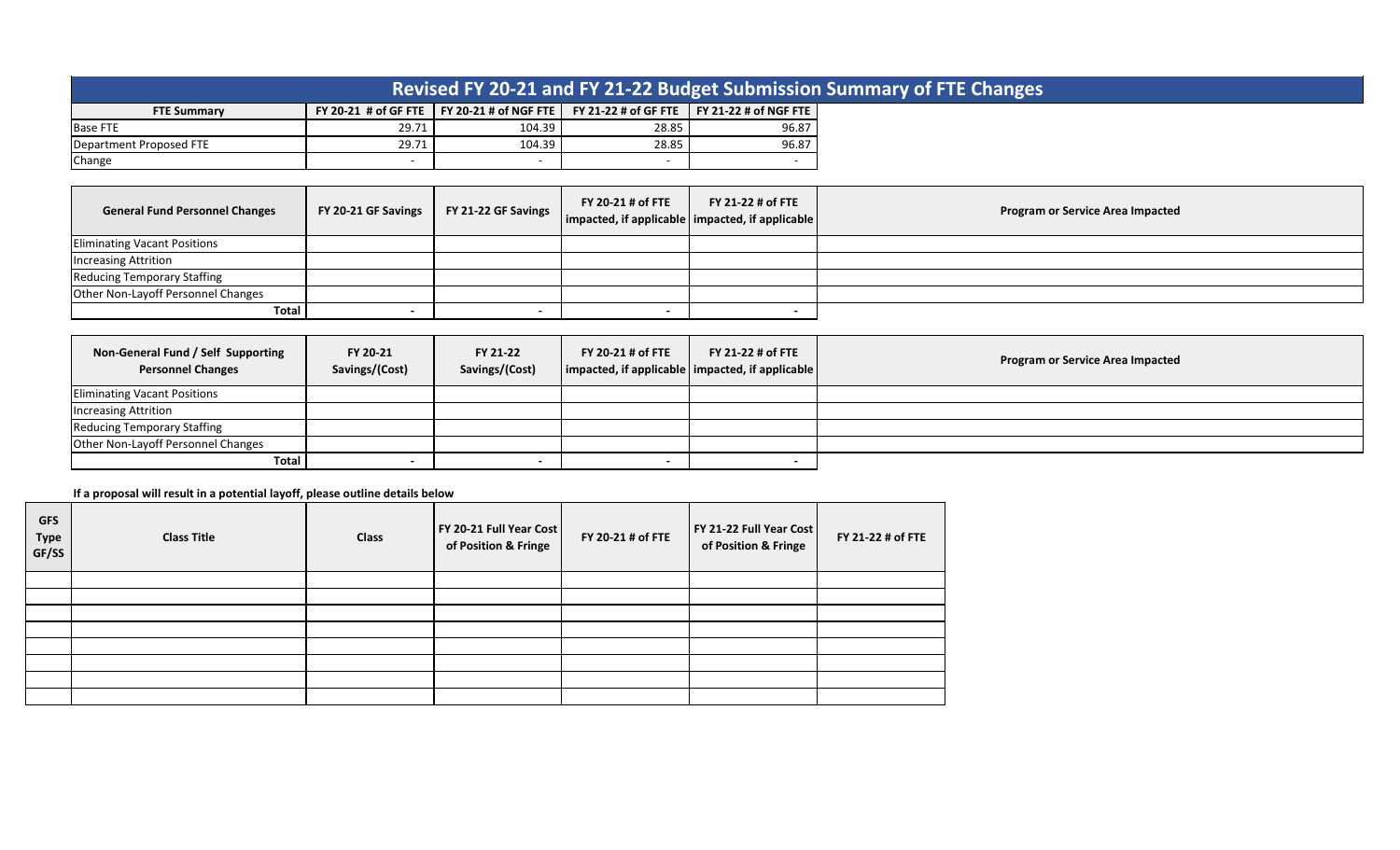|                                                                                                                                                  |                                                      |                                                     |                                   |                                                             | Revised FY 20-21 and FY 21-22 Budget Submission Summary of Proposed IDS Changes                                                                               |                                                               |
|--------------------------------------------------------------------------------------------------------------------------------------------------|------------------------------------------------------|-----------------------------------------------------|-----------------------------------|-------------------------------------------------------------|---------------------------------------------------------------------------------------------------------------------------------------------------------------|---------------------------------------------------------------|
|                                                                                                                                                  |                                                      |                                                     |                                   |                                                             | Work Order Changes - If any departmental IDS changes are proposed within the mandatory reductions described in Form 1A, please highlight below <sup>[2]</sup> |                                                               |
| Proposed IDS Changes (486XXX)<br>*If recovery changes will impact GF requesting department<br>budgets, please specify that impact in columns B-C | FY 20-21 GF Savings<br>(Please specify GF<br>impact) | FY21-22 GF Savings<br>(Please specify GF<br>impact) | Partner<br><b>Department Code</b> | Confirm here that<br>partner department is<br>in agreement: | Please briefly describe justification & impact on department                                                                                                  | <b>Which loadsheet</b><br>lines correspond<br>to this change? |
| <b>On Budget</b>                                                                                                                                 |                                                      |                                                     |                                   |                                                             |                                                                                                                                                               |                                                               |
| Reduction of workorder to First5 for CBO grants                                                                                                  | 82,500                                               |                                                     | 82,500 581400 - First5            | Yes                                                         | Reduced funding for First5 to grant to CBOs                                                                                                                   | 3.3                                                           |
| Off Budget (not in Base as workorder - in Dept phase)                                                                                            |                                                      |                                                     |                                   |                                                             |                                                                                                                                                               |                                                               |
| Reduction of workorder to Arts Commission for CBO grants                                                                                         | 17,832                                               |                                                     | 17,832 581050- Arts Comm Yes      |                                                             | Reduced funding for Arts Commission to grant to CBOs                                                                                                          | 3.1                                                           |
| Off Budget (not in Base or Dept phase as workorder)                                                                                              |                                                      |                                                     |                                   |                                                             |                                                                                                                                                               |                                                               |
| Reduction of workorder to OEWD for CBO grants                                                                                                    | 8,250                                                | 8,250                                               | <b>OEWD</b>                       | Yes                                                         | Reduced funding for OEWD to grant to CBOs                                                                                                                     | 3.1                                                           |
|                                                                                                                                                  |                                                      |                                                     |                                   |                                                             |                                                                                                                                                               |                                                               |
| Proposed IDS Changes (581XXX)                                                                                                                    | FY 20-21 GF Savings<br>(Please specify GF<br>impact) | FY21-22 GF Savings<br>(Please specify GF<br>impact) | Partner<br><b>Department Code</b> | Confirm here that<br>partner department is<br>in agreement: | Please briefly describe justification & impact on department                                                                                                  | <b>Which loadsheet</b><br>lines correspond<br>to this change? |
| <b>On Budget</b>                                                                                                                                 |                                                      |                                                     |                                   |                                                             |                                                                                                                                                               |                                                               |
| Reduction of 7% in workorder from DCYF for CBO grants                                                                                            | 35,426                                               |                                                     | 35,426 486190 - DCYF              | Yes                                                         | Reduced grants to CBOs - funded by Children's Fund                                                                                                            | Not on loadsheet                                              |
| Off Budget (not in Base or Dept phase a workorder)                                                                                               |                                                      |                                                     |                                   |                                                             |                                                                                                                                                               |                                                               |
| Reduction of 7% in workorder from DCYF for CBO grants                                                                                            | 21,700                                               | 21.700                                              | 486190 - DCYF                     | Yes                                                         | Reduced grants to CBOs - funded by Children's Fund                                                                                                            | NA - Off-budget                                               |
|                                                                                                                                                  |                                                      |                                                     |                                   |                                                             |                                                                                                                                                               |                                                               |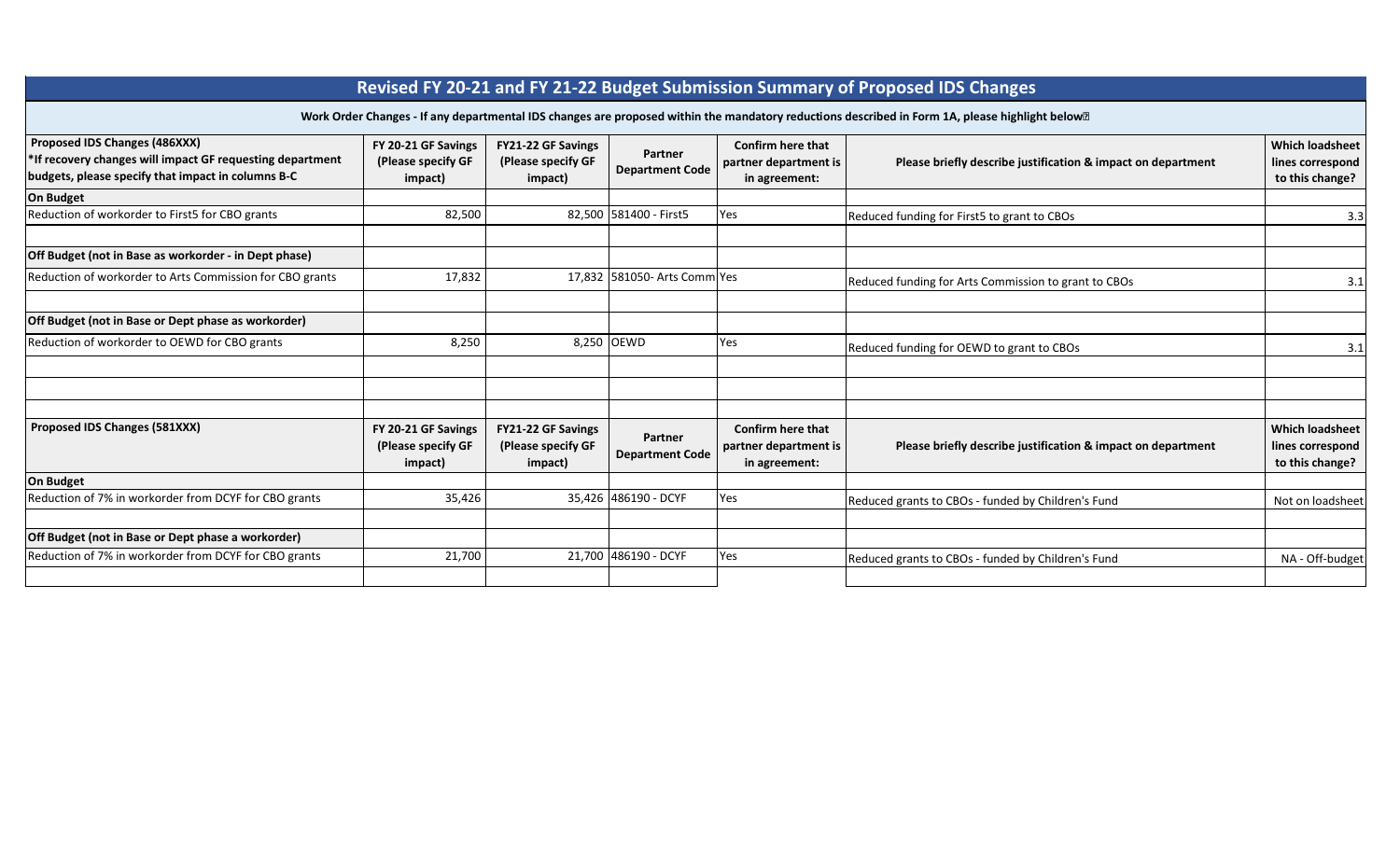## **REVENUE CHANGES**

| nevenue Savings/(Cos+)                                                                   | Total BY System Entry- | Total BY+1 System En*<br>ensus Varianza from Baser |
|------------------------------------------------------------------------------------------|------------------------|----------------------------------------------------|
|                                                                                          |                        |                                                    |
| $\begin{array}{ c c } \hline \text{Hom} & \text{d\'es Type} \\\hline \hline \end{array}$ |                        |                                                    |
|                                                                                          |                        |                                                    |